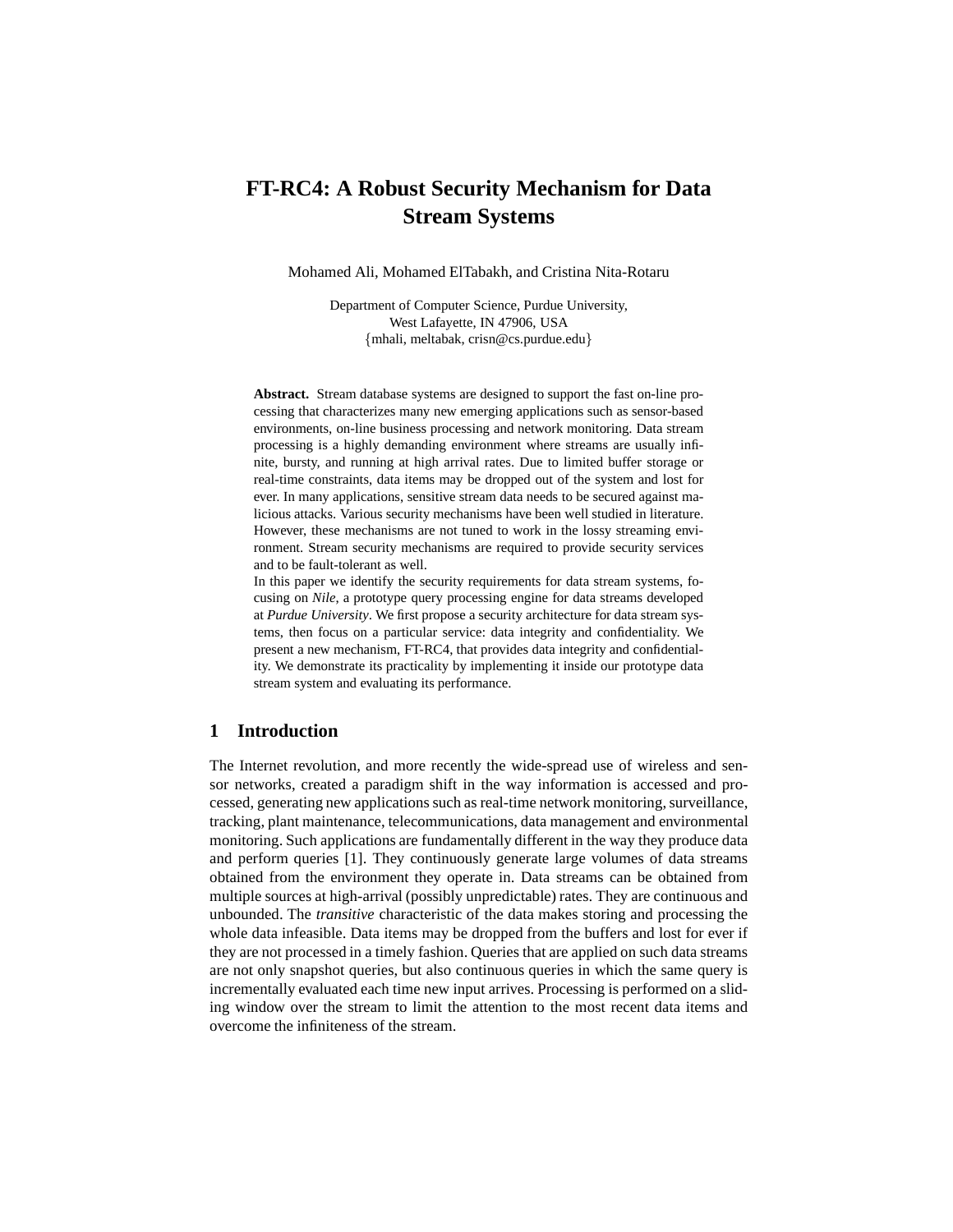#### 2 Mohamed Ali, Mohamed ElTabakh, and Cristina Nita-Rotaru

As data stream applications process sensitive data that is often classified (military applications) or private (financial, health applications, etc.) there is an obvious need for providing security services not only for the applications but for the data stream systems themselves. A comprehensive survey of security and privacy requirements and open issues for a particular type of stream databases that is generated by a large number of sensors is presented in [6]. Below we present the main security services that any data stream system that is concerned with security should consider:

- **–** *Authentication*: authenticates a client when it requests access to the system.
- **–** *Access control and authorization*: checks if a given client is authorized to register data streams or perform queries on streams.
- **–** *Data confidentiality*: guarantees that only intended parties can understand the content of the stream, the query, or the result.
- **–** *Data integrity*: ensures that data is in the form that is intended by the originator and is not corrupted intentionally or unintentionally.
- **–** *Data non-repudiation*: ensures that a party that performed an operation can not deny that he did it. This service is useful for audit purposes.
- **–** *Data privacy*: defines what is the minimum information that should be disclosed and provides ways of protecting personal information even after it was disclosed to other parties.
- **–** *Data validity*: ensures that data generated contains meaningful and correct (nonmisleading) information in the generated data streams.
- **–** *Survivability*: provides system recovery from either an attack or a failure and ensures that a service is available.
- **–** *Security policy*: all the above security mechanisms must be governed by a security policy.

Most of the security requirements listed above are not necessarily specific to data stream systems. However, most of them are more difficult to provide for data streams where standard solutions cannot be applied directly because of the high-demand characteristics of the environment. Additional research is needed to overcome the challenges posed of the new paradigm. One challenge is reconciling application-specific requirements with security services in a high-demand environment. For example, many applications such as medical applications [7], require privacy of data, but also audit capability. Solutions proposed to address this problem, provide the desired audit capabilities and preserve privacy, but have a high associated cost that makes them prohibitive to real-time data stream systems.

Another challenge originates from the conflict between security and real-time processing. For example, providing fine-granularity access control and authorization can have a negative effect on the real-time processing because of the additional processing overhead. Another example is providing data confidentiality for data streams. Although stream ciphers [8] seem to provide the desired performance for data streams, they fail to operate correctly when there is a de-synchronization between the keystream and the encrypted data. Such a de-synchronization is very likely to occur in an environment where data can be dropped or lost either at the *communication level* because of the high transmission rate, or at the *application level* because of the limited storage capability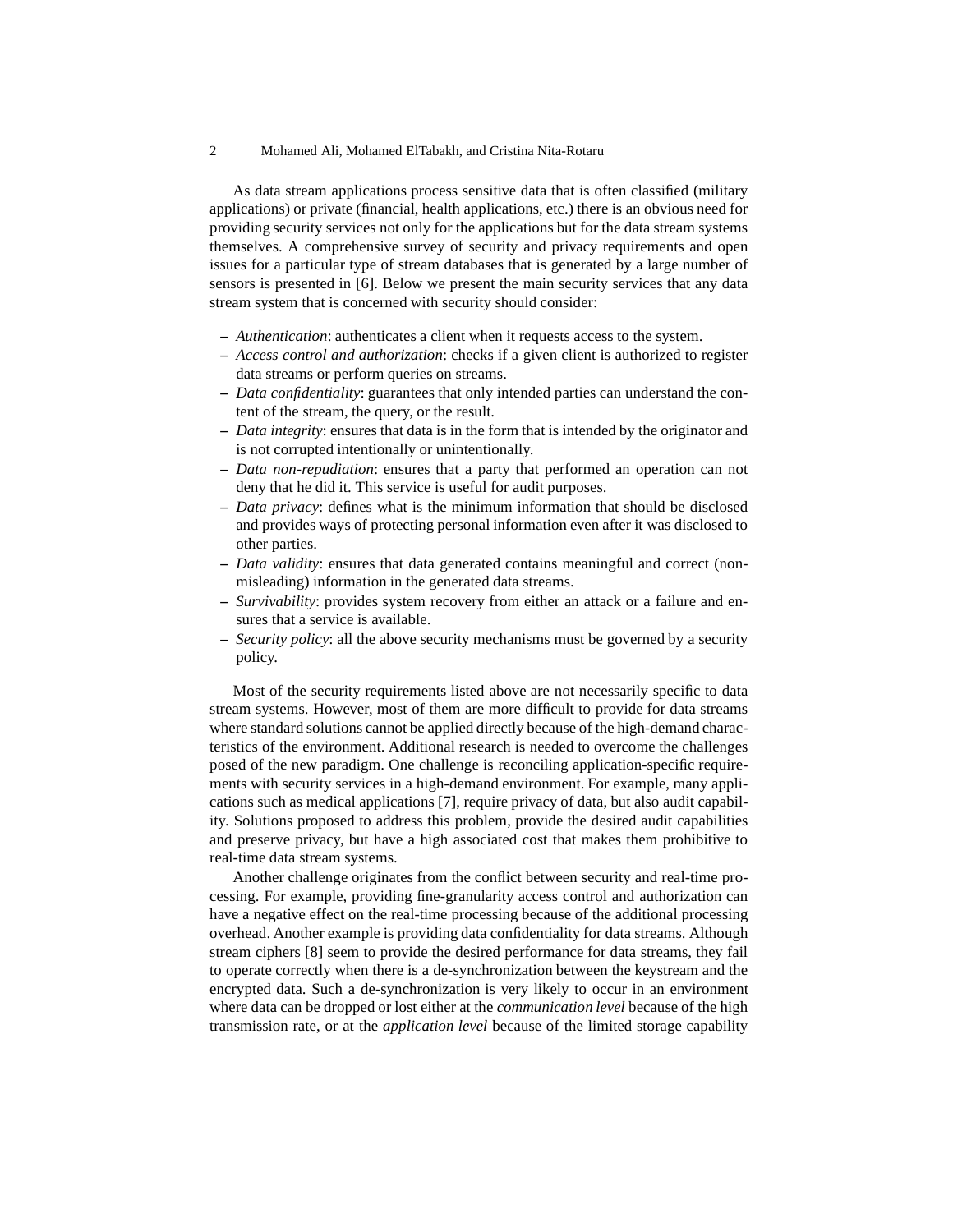and processing power. The real-time processing does not allow for trying to recover the data via retransmissions.

Several systems were designed to cope with the demanding performance of data streams. They include: STREAM [2], Aurora [3], and Nile [4]. However, none of them focused on providing security services.

The work presented in this paper is a first step in addressing security concerns for data stream systems, focusing on data integrity and confidentiality. The research in this paper is conducted in the context of the Nile [4] prototype data stream system. Our main contributions are:

- **–** We identify security services for data stream systems and propose a secure architecture for a prototype data stream system.
- **–** We focus on data integrity and confidentiality and propose a mechanism appropriate to data streams. Our scheme, FT-RC4, is able to withstand data loss and recover from it by re-synchronizing the encrypted data with the corresponding keystream.
- **–** We demonstrate the applicability of FT-RC4 to data streams by implementing it in the discussed prototype data stream system and by evaluating it over realistic data streams.

The remainder of the paper is organized as follows. We overview related work in Section 2. We describe how security services can be accommodated in the architecture of an existing data stream system in Section 3. Section 4 focuses on data integrity and confidentiality and presents the design of our scheme, FT-RC4. Section 5 evaluates the performance of the proposed mechanism. Finally, we conclude this work in Section 6.

## **2 Related Work**

In this section, we overview the related work in several directions related to the security of data streams in particular and databases in general, These directions can be summarized as follows:

**Security for Stream Databases.** To the best of our knowledge, there is very little work that focuses on the security requirements and services for data streams systems. A significant work in this direction is the work in [6] that overviews the main research directions and challenges in security for sensor network databases. The paper points out, among other issues, the need for robust security mechanisms, i.e. mechanisms that not only provide security services, but are also fault-tolerant.

**Access Control for Database Systems.** Significant work has been conducted in the area of providing access control to traditional database systems [9]. Some of the work focused on investigating how several access control models can be applied to databases (for example RBAC [10]). Another topic in this area focuses on providing access control [11], protection and administration to XML data sources [12]. More recent results analyze what are the requirements and mechanisms that need to be provided in query processing in order to provide very fine-grained access control (at the level of individual tuples) [13].

**Data Confidentiality and Integrity.** Block ciphers,e.g., DES [14] and AES [15], has been proposed to provide data confidentiality. Although they are widely used, their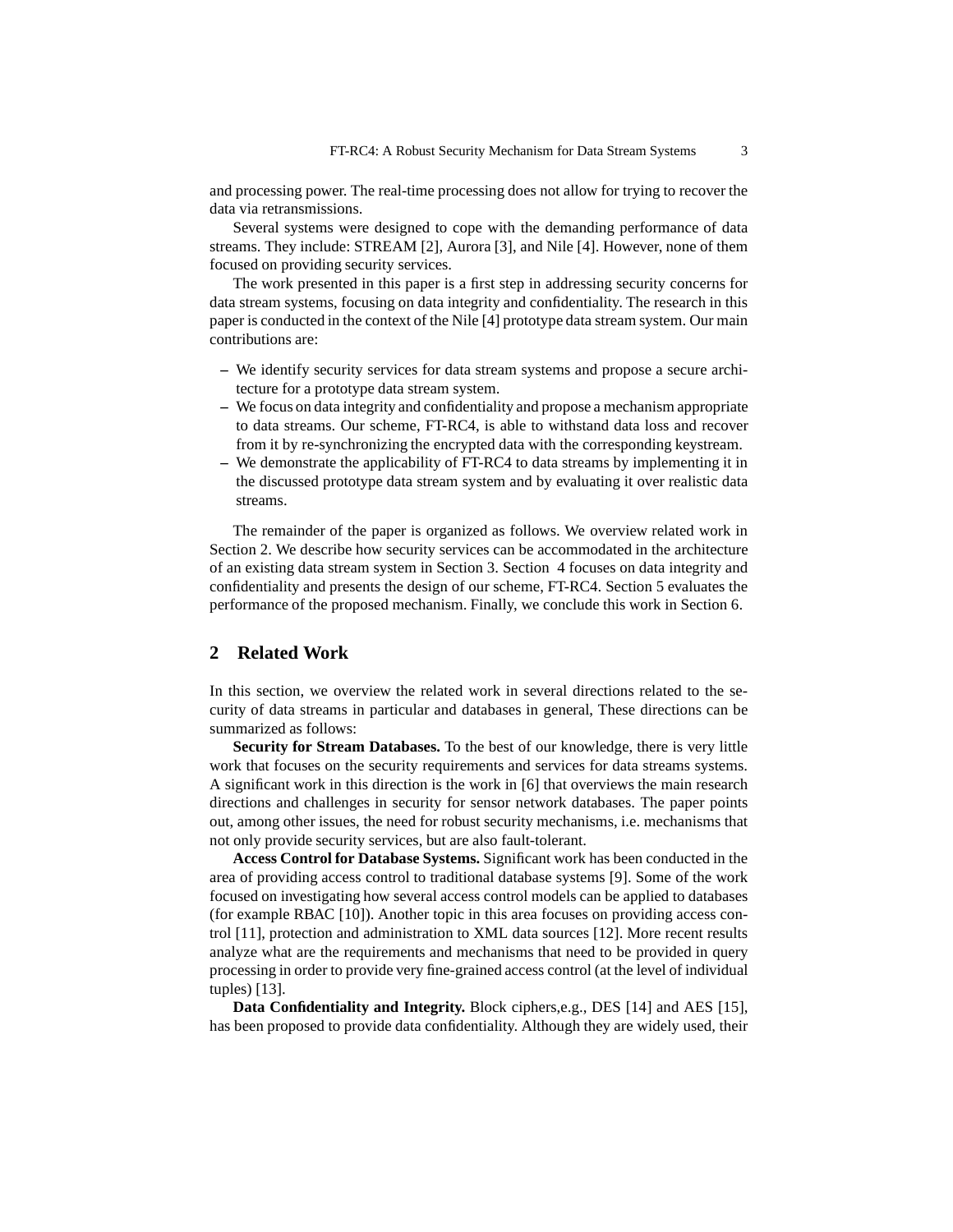

**Fig. 1.** Nile system architecture

performance makes them prohibitive to data streams. Another type of ciphers, stream ciphers, (such as RC4 [16]) have performance that makes them appropriate for streams. Several techniques have been proposed to provide data integrity. They were based on hashing techniques to calculate authentication bits that can be viewed as a digest of the messages. MD5 [17], SHA1 [18] and HMAC [19] are examples of these techniques. Our work builds on existing work in providing data integrity and confidentiality.

#### **3 A Security Architecture for Data Stream Systems**

In this section, we discuss how some of the security services presented in Section 1, can be achieved in data stream systems. We extend the architecture of a data stream systems to accommodate components that are specially designed to provide security services.

Figure 1 shows the main architectural components of our prototype data stream system. The *Stream Registration* component is the interface between the stream generators and the system. Its main function is to register new streams into the system. Queries need to be registered by the *Query Registration* component in order to get access to the streams inside the system. The *Stream Manager* component handles multiple incoming streams and acts as a buffer between the streams sources and the *Query Engine* where query processing takes place. The *Storage Manager* component is responsible for building and maintaining summaries over data streams, allowing the system to answer queries efficiently. The above described system is extended with two basic components. The first component handles authentication, encryption, integrity and non-repudiation services. It is responsible for authenticating clients, performing key management, integrity and encryption and decryption operations. These services are end-to-end services, thus the component is placed at the outer level of the system. The second component handles access control policies. It is responsible for making sure that queries are performed by authorized clients who have access to the targeted streams. This component is placed into the system after the query and stream registration phase to keep track of which queries are allowed to access which streams.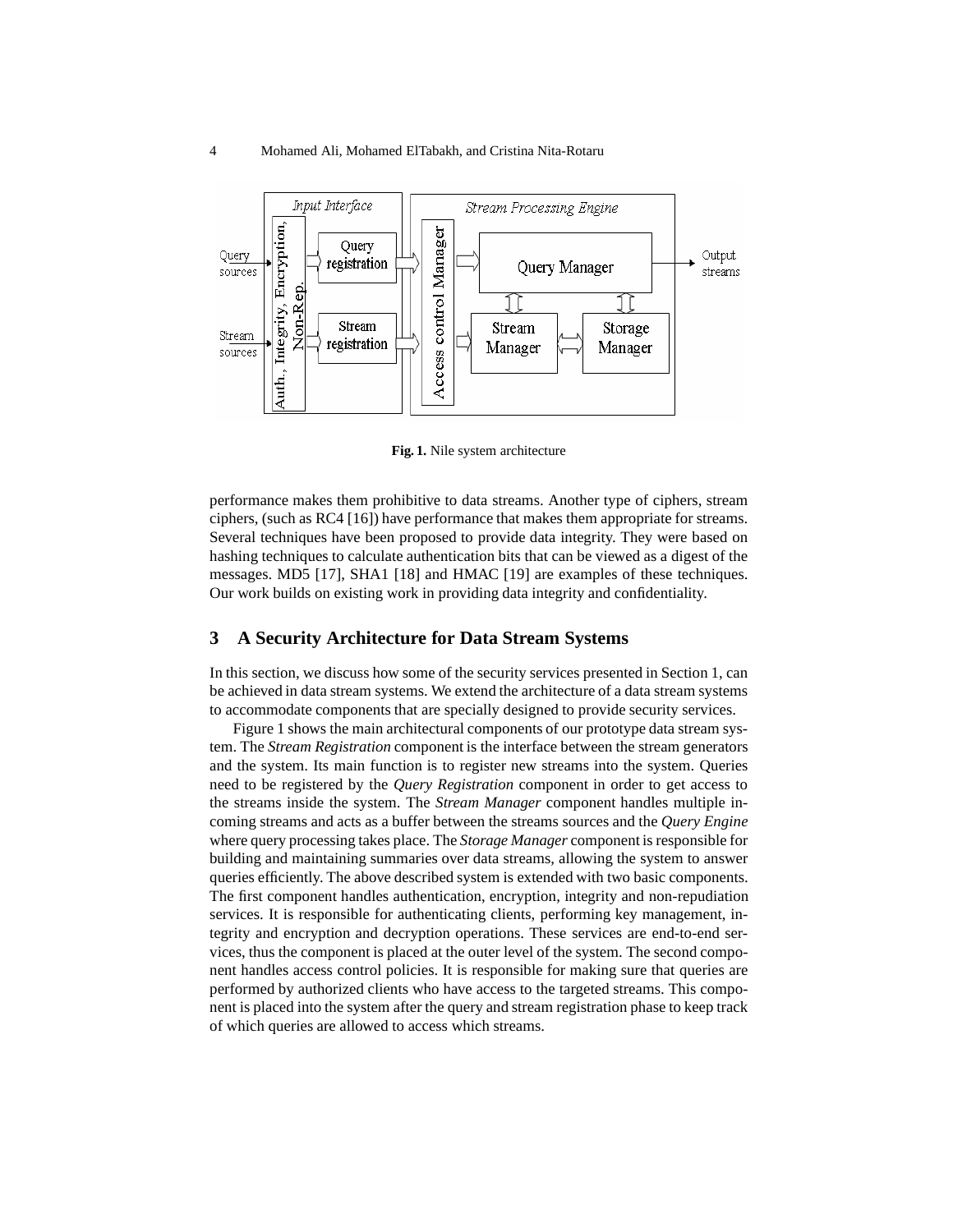

**Fig. 2.** The effect of lost data items on RC4 (a) original image (b) received image

# **4 FT-RC4 Design**

A basic security service that is necessary for data streams is data confidentiality and integrity. In this section we focus on this service.

Stream ciphers, such as RC4 [16] provide the performance required by the highdemand environment of data streams. The main mechanism of such ciphers is to generate a keystream based on a shared secret key. The generated keystream is then XOR-ed with the original stream to obtain the encrypted stream. The decryption operation is performed in a similar manner as the encryption: the keystream is recreated at the receiver side, then XOR-ed with the encrypted stream to obtain the original data. Stream ciphers, including RC4 are vulnerable to de-synchronization between the keystream and the ciphertext, in case of data loss. Figure 2 shows that RC4 [16] fails to decrypt the data after it encounters the first error due to the de-synchronization between the keystream and the incoming data stream.

To overcome this problem, we propose FT-RC4, that builds on the design of RC4. FT-RC4 extends RC4 to work in the lossy streaming environment, where recovering the data through retransmissions is not an option. Figure 3 presents the design of FT-RC4. FT-RC4 consists of three steps taken at the sender side and other corresponding three steps at the receiver side. The sender divides the stream into cycles of fixed length. After encrypting each cycle, the sender appends synchronization and integrity bits immediately after each cycle. The receiver uses these extra bits to check the integrity of data. If the cycle is believed to be corrupted, it is thrown away or replaced by zeros. Otherwise, the synchronization bits are used to adjust the keystream and decrypt the cycle. For each cycle, the following steps are performed at the sender side:

- 1. The input stream is XOR-ed with the keystream to obtain an encrypted stream.
- 2. The encrypted stream is passed through a position registrar to punctuate the stream with the current position of the stream by appending *stream position locating bits*. (Notice that position bits may or may not be encrypted depending on whether we are interested in hiding stream contents or contents plus position as well. This encryption is done through a separate encryption step and may use a different key and technique.)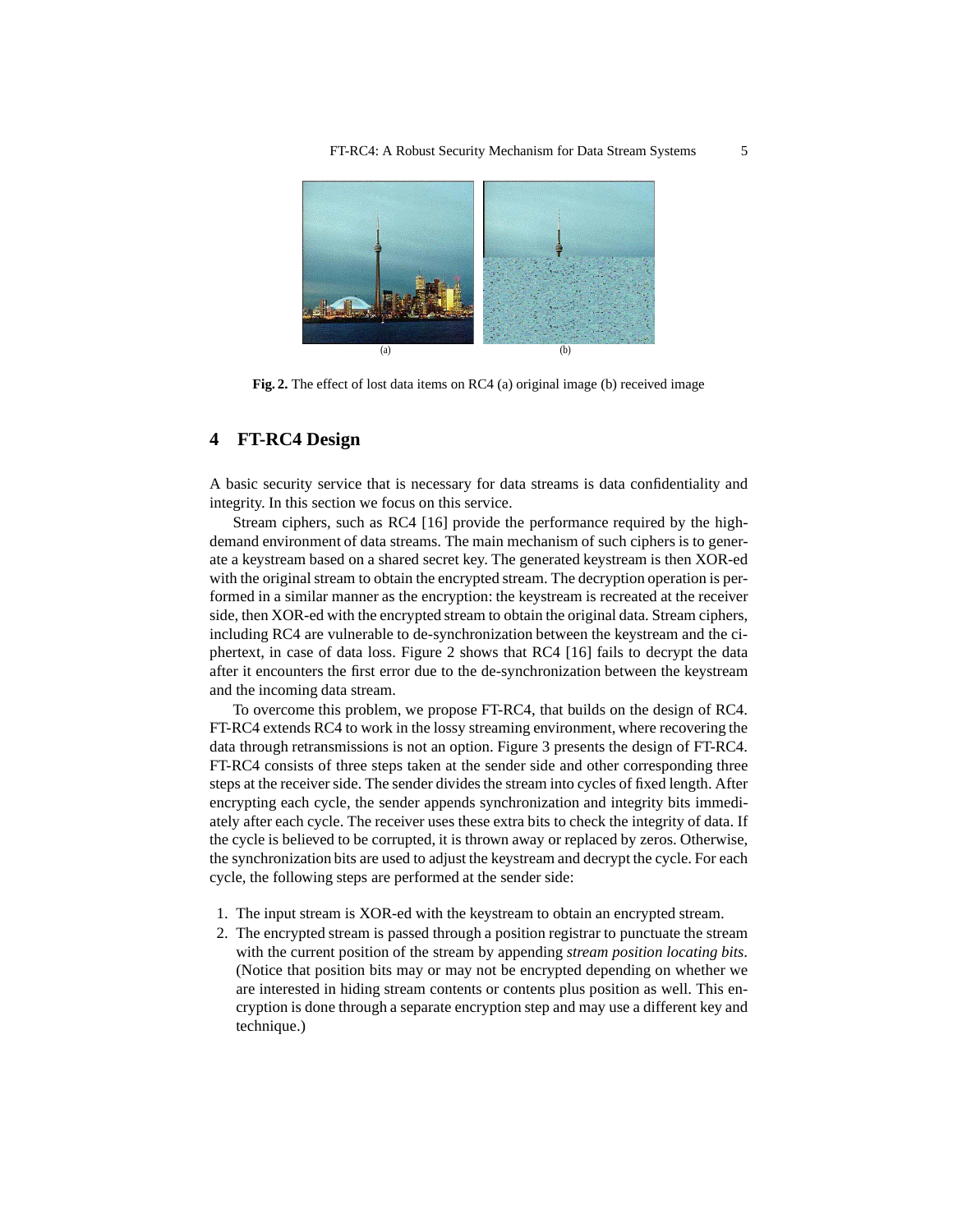

**Fig. 3.** Basic components of FT-RC4

3. The encrypted stream and position punctuation is passed through an integrity enforcer to hash the current cycle and obtain *integrity bits* that are considered as the cycle digest that verifies the stream integrity.

As mentioned above, the receiver does not have the ability to recover the lost data. Thus, the receiver goals are to detect a loss and then resynchronize the keystream with the incoming encrypted stream. Corrupted cycles are considered lost, while correct cycles are decrypted and if data loss occurred, used to resynchronize the keystream for further decryption. *Integrity bits* are used to check the integrity for each cycle, while *stream locating bits* are used to fast forward the keystream till it is repositioned at the correct position. Due to the bursty nature of streams, errors are usually close-by, destroying one cycle and leaving others uncorrupted. At the receiver side, the following steps are carried over:

- 1. The receiver slides a window of the same size as the cycle length over the received encrypted stream. It calculates the same hash function and checks the integrity bits. If integrity checks, the cycle is considered correct, otherwise, it is considered to be corrupted and thrown away. (Notice that the hash function should be evaluated incrementally as the window slides [20] to allow the efficient computation of integrity bits as one data item gets into the window and another one leaves it.)
- 2. For a correct cycle, the position locating bits are used to fast forward the stream to the correct position and to inform the decryptor to report data loss to the client, and perhaps add filling values instead of the corrupted ones. These filling values would be of interest to some applications, e.g., images where image size is important.
- 3. The adjusted keystream is XOR-ed with the encrypted stream to obtain the original data stream.

FT-RC4 is able to detect corrupted portions and is able to readjust the keystream in order to regain synchronization. In Figure 4 we show the same image from Figure 2,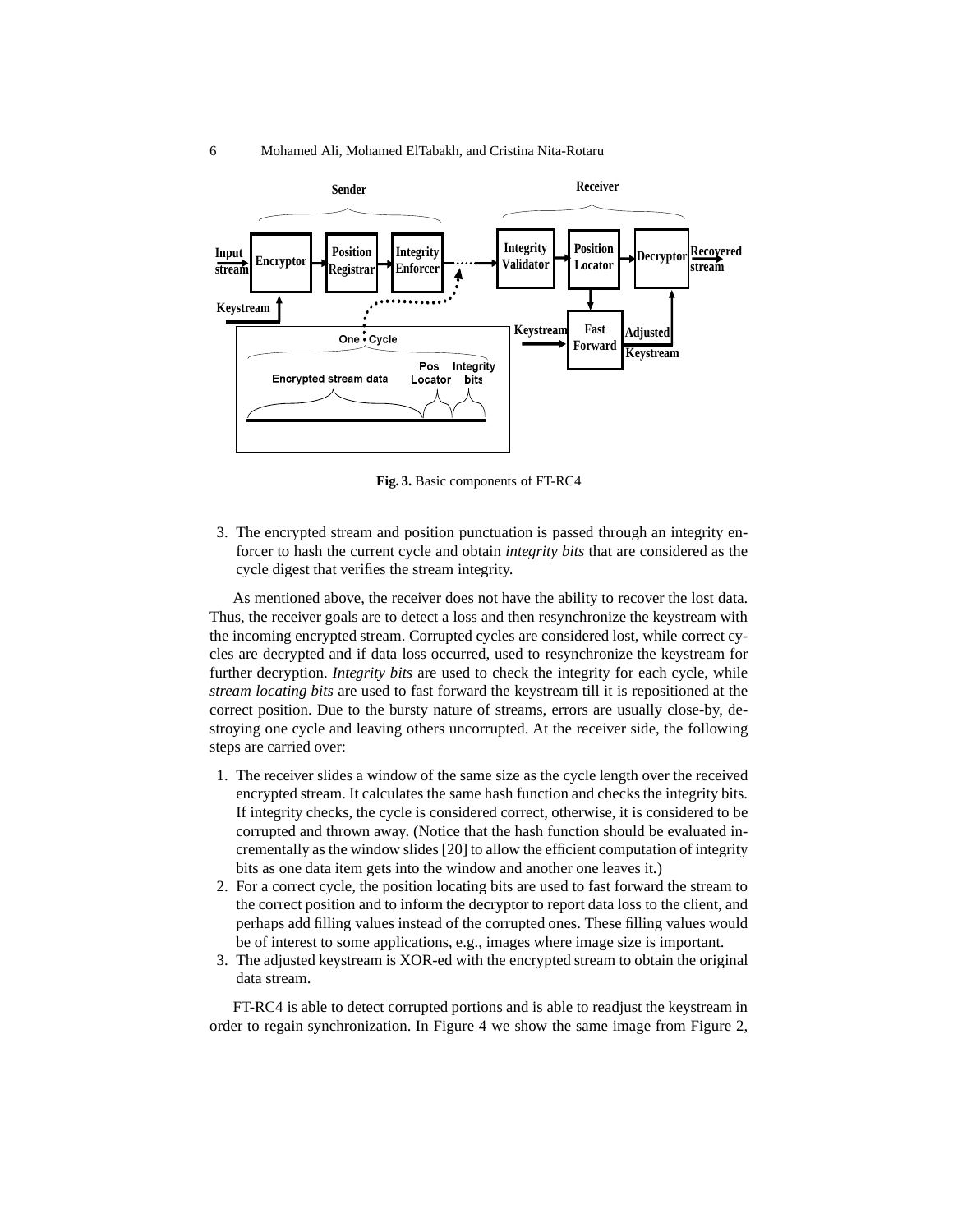FT-RC4: A Robust Security Mechanism for Data Stream Systems 7



**Fig. 4.** The effect of lost data items on FT-RC4: (a) 1% loss rate, (b) 5% loss rate

encrypted with FT-RC4, under two loss rates. Figure 4 shows that FT-RC4 recovers from lost data and continues the decryption process (whereas RC4 generated garbage after the first error it encountered). Although the image gets distorted as the loss rate increases, it is still viewable.

## **5 Experiments**

In this section, we evaluate the performance of FT-RC4 inside the Nile data stream system. We implement FT-RC4 inside Nile and perform experiments using a real data set generated from Wal\*Mart<sup>1</sup> retail stores. Each store is sending its transactions to a centralized data stream system for online processing. Each transaction comes in the form of <*StoreID, ItemID, Price, Quantity, TimeStamp*>. A sample query "Q", shown in Figure 5, is performed on the system side under different rates of uniform information loss. The query calculates the total revenue by multiplying the price of each item by the associated sold quantity and accumulating the sum. A window operator of 5 minutes is placed to limit the attention to the most recent five minutes. The window format is *window (hour, minutes, seconds, mseconds)*.

> SELECT SUM(R1.Price() \* R1.Quantity()) FROM Retail1 R1 WINDOW 00,05,00,00;

> > **Fig. 5.** Query "Q" syntax

Figure 6 shows the result of query "Q" under different loss rates. The figure shows that FT-RC4 is able to produce answers that are very close to the ones in a non-lossy environment. The lower the loss rate is, the more accurate results are obtained. The obtained result is always less than the exact one due to replacing the lost bytes with zeros which in turn decreases the sum value. Figure 7 shows the normalized mean square error (MSE) between the exact and obtained answers. The horizontal segments

<sup>1</sup> Data was supplied by Wal\*Mart and NCR Corporations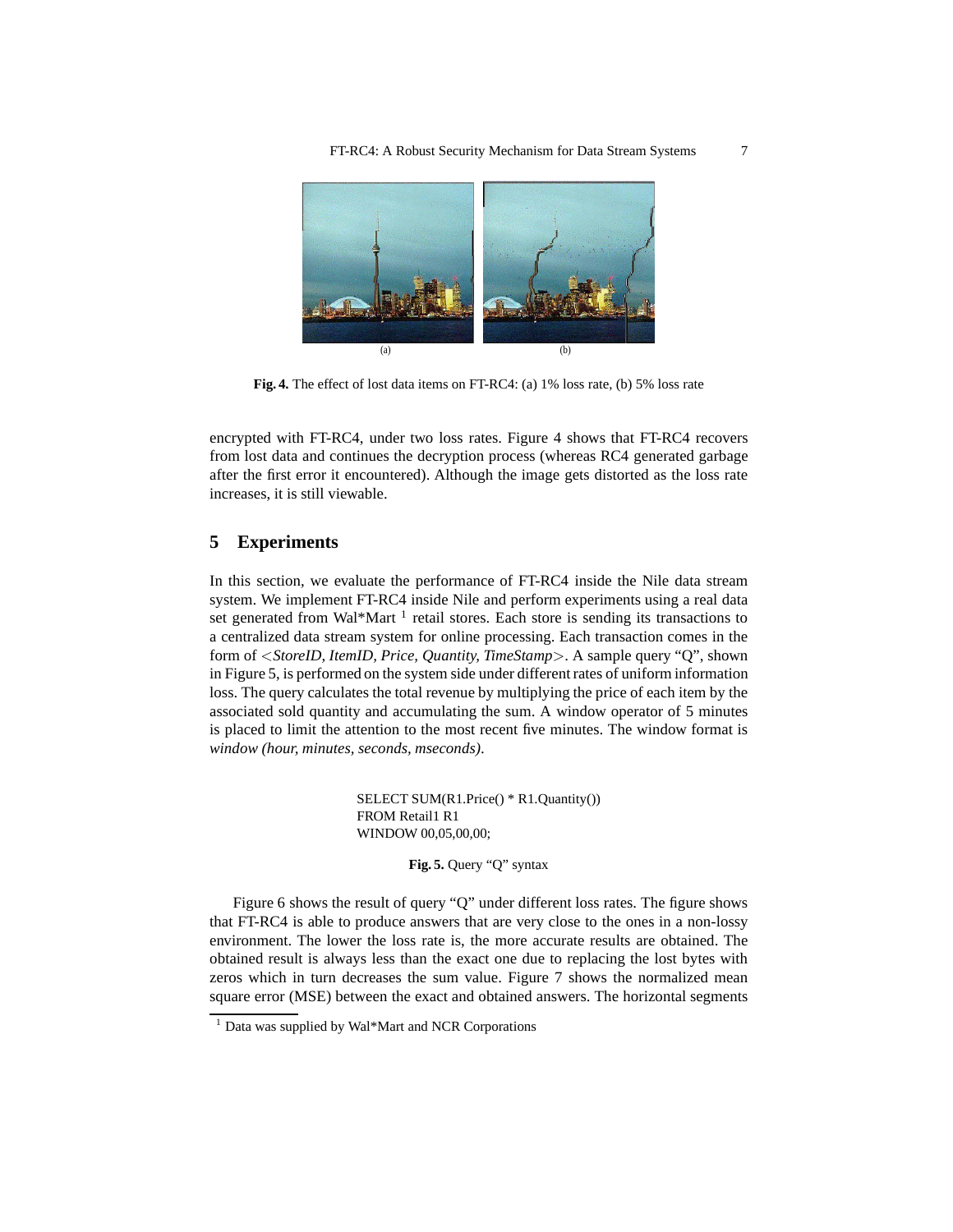

**Fig. 6.** The effect of loss rate on the query answer

of the curves indicate that the newly-arriving tuples as well as the expiring tuples are both correct tuples. Therefore, they do not change the MSE. The positive-slope segments indicate that the newly-arriving tuples are lost and replaced by zeros. Finally, the negative-slope segments indicate that expiring tuples are zero-replaced tuples, and their expiration reduces the MSE. As expected, the MSE increases with the increase of the loss rate. Increasing the loss rate increases the magnitude and number of positive and negative slope segments.

Figure 8 shows the processing time for the FT-RC4 under different cycle sizes. Notice that FT-RC4 requires more processing time than RC4 due to augmenting the stream with synchronization bytes. The figure shows that as the cycle size increases the processing time decreases because the number of the synchronization bytes decreases. Figure 9 shows the effect of the cycle size in the recovery process. As the cycle size increases, more data is lost. This is because in FT-RC4, if an error occurs in a cycle, the whole cycle is lost. Finer granularities of cycles offer a better chance of recovery, at an additional processing overhead.

#### **6 Conclusions**

In this paper, we outlined the desired security services for data streams and suggested an architecture for data stream systems that provides such services. We discussed the challenges encountered when designing security services for data streams, emphasizing the interaction between fault-tolerance and security.

We exemplified why standard solutions can not directly be applied in a lossy stream environment where data loss recovery through retransmissions is not possible, by focusing on data integrity and confidentiality. We proposed a new scheme FT-RC4 designed specifically to cope with the requirements of data streams and showed its usefulness by implementing it and evaluating it in the context of a prototype data stream system.

This work is just the first step towards a secure data stream system. We plan to perform further evaluations of our scheme under different application scenarios, with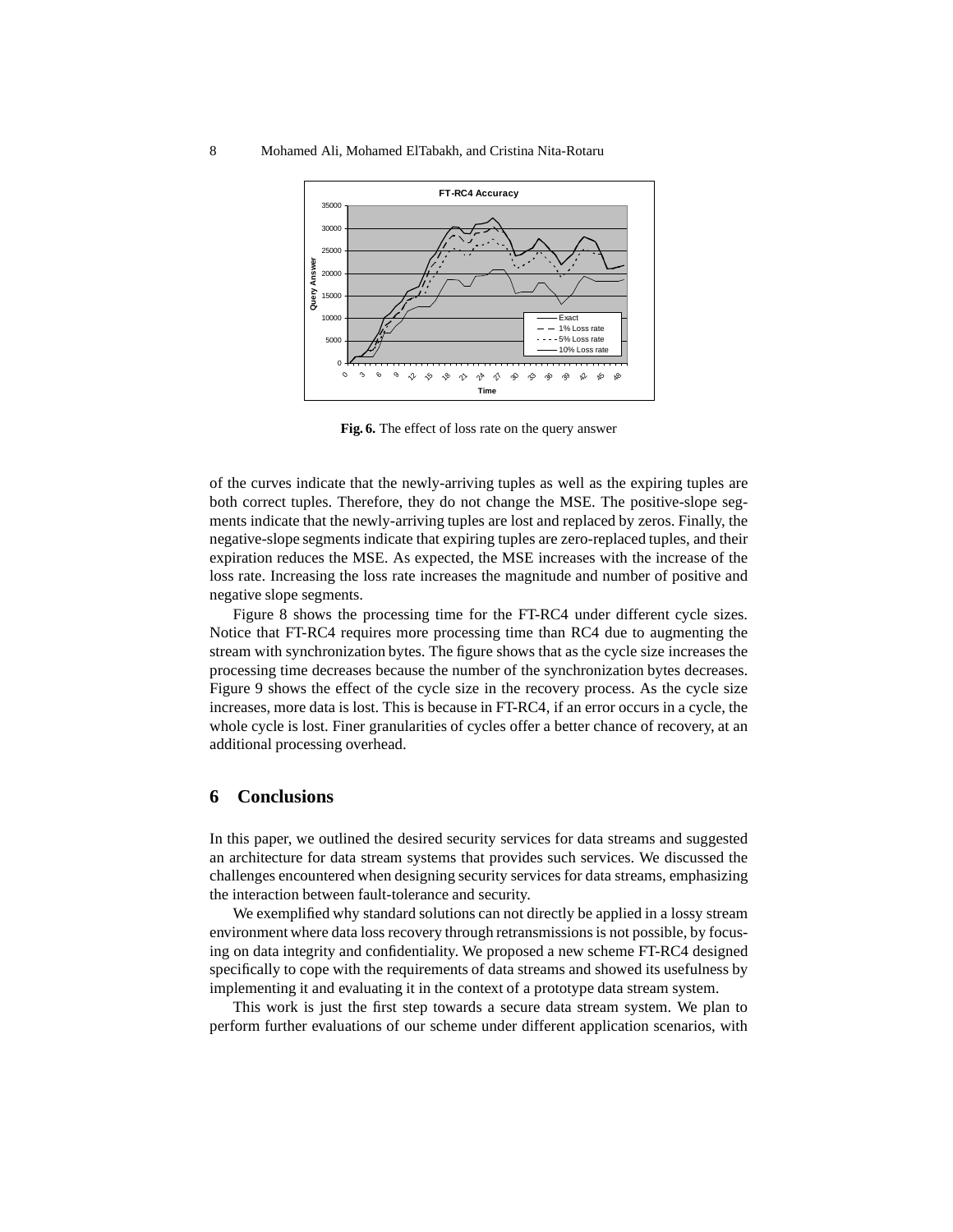

**Fig. 7.** The effect of loss rate on MSE







**Fig. 9.** The effect of cycle length on the amount of recovered data